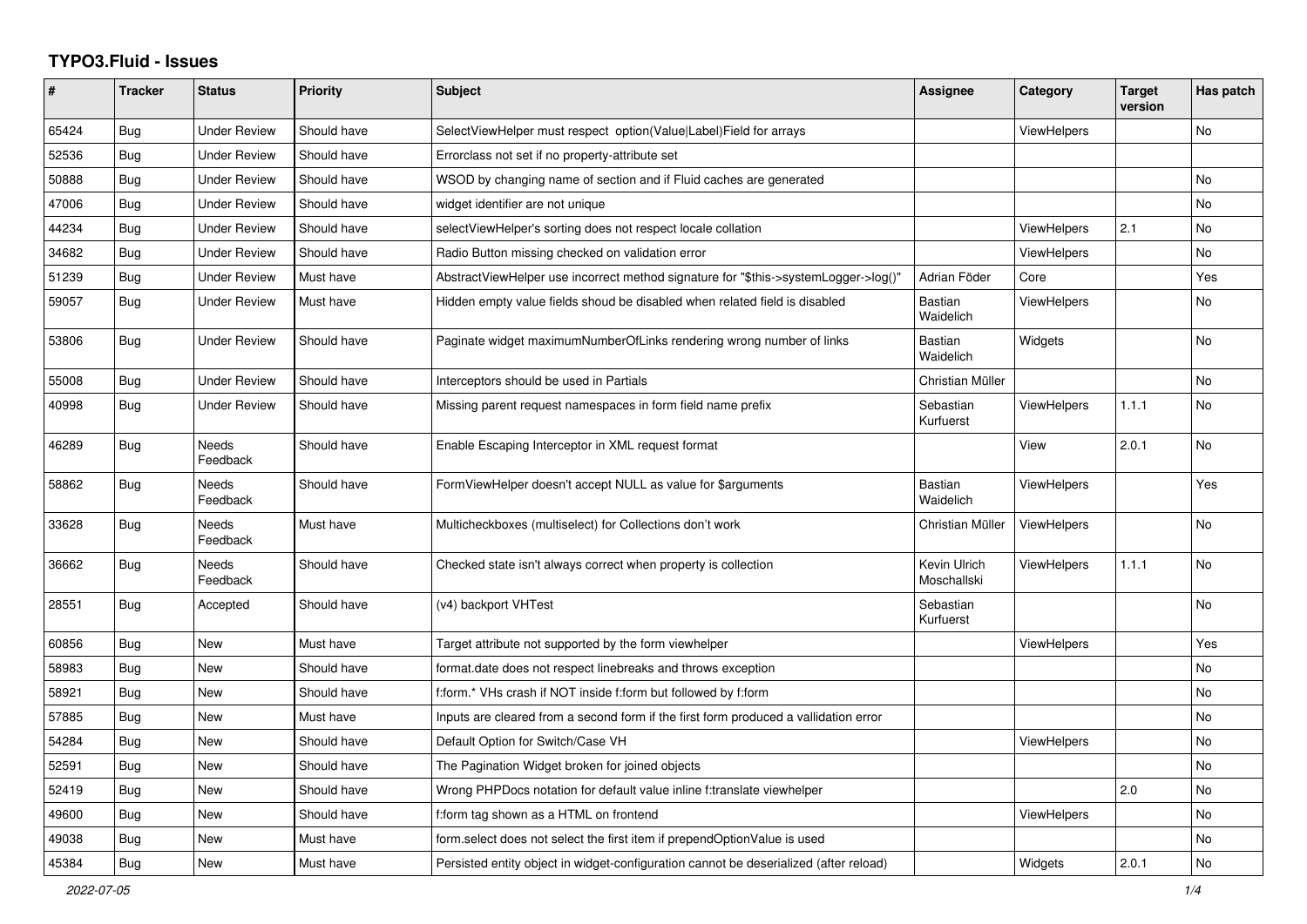| ∦     | <b>Tracker</b> | <b>Status</b>       | <b>Priority</b> | <b>Subject</b>                                                                                              | <b>Assignee</b>        | Category    | <b>Target</b><br>version | Has patch |
|-------|----------------|---------------------|-----------------|-------------------------------------------------------------------------------------------------------------|------------------------|-------------|--------------------------|-----------|
| 40064 | Bug            | New                 | Must have       | Multiselect is not getting persisted                                                                        |                        | ViewHelpers |                          | No        |
| 39990 | Bug            | New                 | Should have     | Same form twice in one template: hidden fields for empty values are only rendered<br>once                   |                        | Core        |                          | No        |
| 38369 | Bug            | New                 | Must have       | Resource ViewHelpers should not fall back to request package                                                |                        | View        |                          | No        |
| 37619 | Bug            | New                 | Should have     | Fatal Error when using variable in name attribute of Section ViewHelper                                     |                        | ViewHelpers |                          | No        |
| 36655 | Bug            | New                 | Should have     | <b>Pagination Links</b>                                                                                     |                        | Widgets     |                          | No        |
| 30937 | Bug            | New                 | Should have     | CropViewHelper stringToTruncate can't be supplied so it can't be easily extended                            |                        | ViewHelpers |                          | Yes       |
| 28554 | Bug            | New                 | Should have     | (v4) implement feature flag to disable caching                                                              |                        |             |                          | No        |
| 28553 | Bug            | New                 | Should have     | improve XHProf test setup                                                                                   |                        |             |                          | No        |
| 28552 | Bug            | New                 | Should have     | (v5) write ViewHelper test for compiled run; adjust functional test to do two passes<br>(uncached & cached) |                        |             |                          | No        |
| 28550 | Bug            | New                 | Should have     | (v4) make widgets cacheable, i.e. not implement childnodeaccess interface                                   |                        |             |                          | No        |
| 28549 | Bug            | New                 | Should have     | make widgets cacheable, i.e. not implement childnodeaccess interface                                        |                        |             |                          | No        |
| 27607 | Bug            | New                 | Must have       | Make Fluid comparisons work when first element is STRING, second is NULL.                                   |                        | Core        |                          | No        |
| 13045 | <b>Bug</b>     | New                 | Should have     | Entity decode of strings are different between if-conditions and output of variable                         |                        |             |                          |           |
| 8648  | <b>Bug</b>     | New                 | Should have     | format.crop ViewHelper should support all features of the crop stdWrap function                             |                        | ViewHelpers |                          | No        |
| 3481  | Bug            | New                 | Should have     | Use ViewHelperVariableContainer in PostParseFacet                                                           |                        | Core        |                          | No        |
| 33551 | Bug            | New                 | Must have       | View helper values break out of a partial scope                                                             | Sebastian<br>Kurfuerst | Core        |                          | No        |
| 12863 | Bug            | New                 | Should have     | Attributes of a viewhelper can't contain a '-'                                                              | Sebastian<br>Kurfuerst | Core        |                          | <b>No</b> |
| 49756 | Feature        | <b>Under Review</b> | Should have     | Select values by array key in checkbox viewhelper                                                           |                        |             |                          | No.       |
| 46257 | Feature        | <b>Under Review</b> | Should have     | Add escape sequence support for Fluid                                                                       |                        | Core        |                          | No        |
| 43346 | Feature        | <b>Under Review</b> | Should have     | Allow property mapping configuration via template                                                           | Karsten<br>Dambekalns  | ViewHelpers | 2.1                      | No        |
| 52640 | Feature        | <b>Under Review</b> | Should have     | Create an UnlessViewHelper as opposite to the IfViewHelper                                                  | <b>Marc Neuhaus</b>    |             |                          | No.       |
| 45345 | Feature        | Needs<br>Feedback   | Should have     | Easy to use comments for fluid that won't show in output                                                    |                        |             |                          |           |
| 8989  | Feature        | Needs<br>Feedback   | Could have      | Search path for fluid template files                                                                        |                        | View        |                          | No        |
| 3291  | Feature        | Needs<br>Feedback   | Should have     | Cacheable viewhelpers                                                                                       |                        |             |                          | No        |
| 33394 | Feature        | Needs<br>Feedback   | Should have     | Logical expression parser for BooleanNode                                                                   | <b>Tobias Liebig</b>   | Core        |                          | No        |
| 9005  | Feature        | Accepted            | Could have      | Fluid Template Analyzer (FTA)                                                                               | Sebastian<br>Kurfuerst |             |                          |           |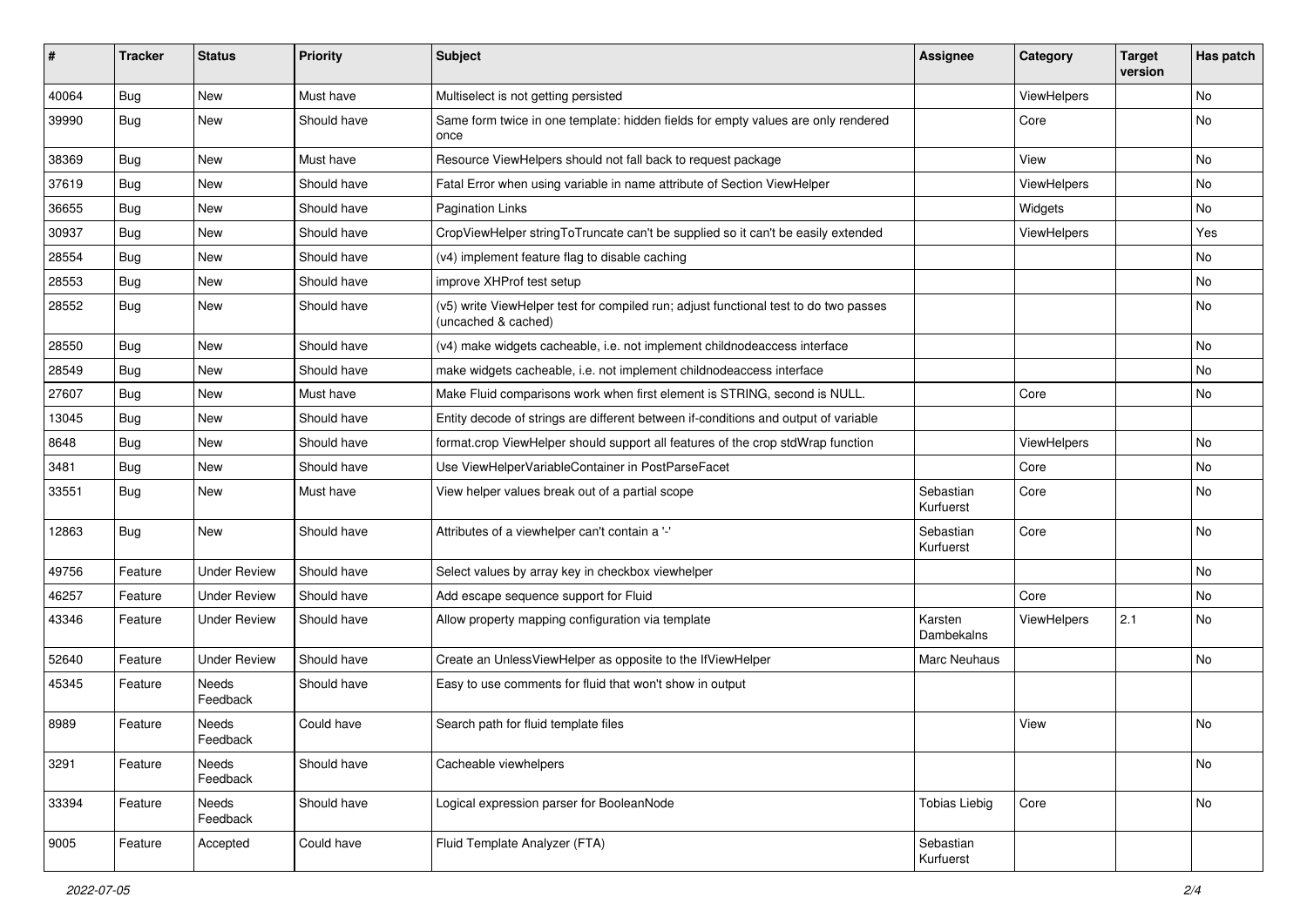| $\sharp$ | <b>Tracker</b> | <b>Status</b>       | <b>Priority</b> | <b>Subject</b>                                                                                       | Assignee               | Category    | <b>Target</b><br>version | Has patch |
|----------|----------------|---------------------|-----------------|------------------------------------------------------------------------------------------------------|------------------------|-------------|--------------------------|-----------|
| 5933     | Feature        | Accepted            | Should have     | Optional section rendering                                                                           | Sebastian<br>Kurfuerst | ViewHelpers |                          | <b>No</b> |
| 62346    | Feature        | New                 | Could have      | f:comment should have high precende                                                                  |                        | Core        | 3.x                      | No        |
| 60271    | Feature        | New                 | Should have     | Paginate viewhelper, should also support arrays                                                      |                        |             |                          | No        |
| 60181    | Feature        | New                 | Could have      | Caching mechanism for Fluid Views/Templates                                                          |                        | View        |                          | No        |
| 60003    | Feature        | New                 | Should have     | Add required-Attribute to f:form.password                                                            |                        | ViewHelpers |                          | No        |
| 51277    | Feature        | New                 | Should have     | ViewHelper context should be aware of actual file occurrence                                         |                        |             |                          | No        |
| 51100    | Feature        | New                 | Must have       | Links with absolute URI should have the option of URI Scheme                                         |                        | ViewHelpers |                          | No        |
| 48355    | Feature        | New                 | Could have      | Assign output of viewhelper to template variable for further processing.                             |                        |             |                          |           |
| 46545    | Feature        | New                 | Should have     | Better support for arrays in options of SelectViewHelper                                             |                        |             |                          | No        |
| 45153    | Feature        | <b>New</b>          | Should have     | f:be.menus.actionMenuItem - Detection of the current select option is insufficient                   |                        |             |                          | No        |
| 42397    | Feature        | New                 | Should have     | Missing viewhelper for general links                                                                 |                        |             |                          | No        |
| 40081    | Feature        | New                 | Should have     | Allow assigned variables as keys in arrays                                                           |                        |             |                          | No        |
| 39936    | Feature        | New                 | Should have     | registerTagAttribute should handle default values                                                    |                        | ViewHelpers |                          | No        |
| 38130    | Feature        | New                 | Should have     | Checkboxes and multiple select fields should have an assignable default value                        |                        |             |                          | No        |
| 36559    | Feature        | New                 | Could have      | New widget progress bar                                                                              |                        |             |                          | Yes       |
| 36410    | Feature        | New                 | Should have     | Allow templates to send arguments back to layout                                                     |                        | ViewHelpers |                          | No        |
| 33215    | Feature        | New                 | Should have     | RFC: Dynamic values in ObjectAccess paths                                                            |                        |             |                          | No        |
| 31955    | Feature        | New                 | Should have     | f:uri.widget                                                                                         |                        | Widgets     |                          | No        |
| 30555    | Feature        | New                 | Could have      | Make TagBuilder more extensible                                                                      |                        | Core        |                          | No        |
| 10472    | Feature        | New                 | Could have      | Fluid Standalone distribution                                                                        |                        | Core        |                          | No        |
| 9514     | Feature        | New                 | Should have     | Support explicit Array Arguments for ViewHelpers                                                     |                        |             |                          |           |
| 7608     | Feature        | New                 | Could have      | Configurable shorthand/object accessor delimiters                                                    |                        | Core        |                          | Yes       |
| 4704     | Feature        | New                 | Should have     | Improve parsing exception messages                                                                   |                        | Core        |                          |           |
| 1907     | Feature        | New                 | Could have      | Default values for view helpers based on context                                                     |                        | Core        |                          |           |
| 3725     | Feature        | New                 | Could have      | CSS Engine                                                                                           | Christian Müller       | ViewHelpers |                          | No        |
| 37095    | Feature        | New                 | Should have     | It should be possible to set a different template on a Fluid TemplateView inside an<br>action        | Christopher<br>Hlubek  |             |                          | No        |
| 5636     | Task           | <b>Under Review</b> | Must have       | Form_RadioViewHelper and CheckBoxViewHelper miss check for existing object<br>before it is accessed. |                        |             |                          | No        |
| 46091    | Task           | Needs<br>Feedback   | Should have     | Show source file name and position on exceptions during parsing                                      |                        |             |                          | No        |
| 8491     | Task           | Needs<br>Feedback   | Should have     | link.action and uri.action differ in absolute argument                                               | Karsten<br>Dambekalns  | ViewHelpers |                          | No        |